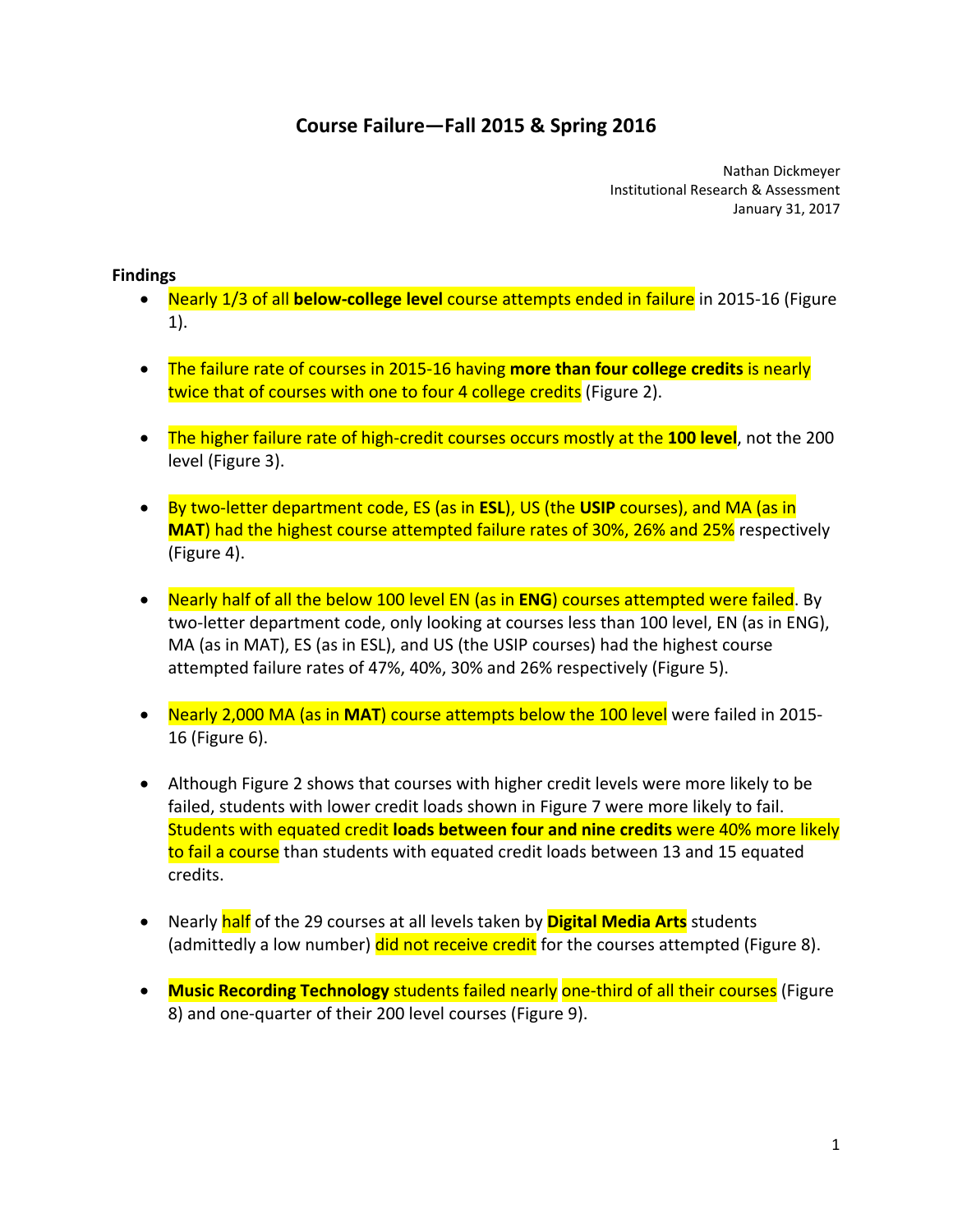## **Figures**

All figures show attempted credits used for enrollment counts that received no credit for the course in Fall 2015 and Spring 2016.



**Figure 1** 

Figure 1 shows courses failed as a percentage of courses attempted overall and by level.



## **Figure 2**

 Figure 2 shows courses failed as a percentage of courses attempted by the number of college credits for the course.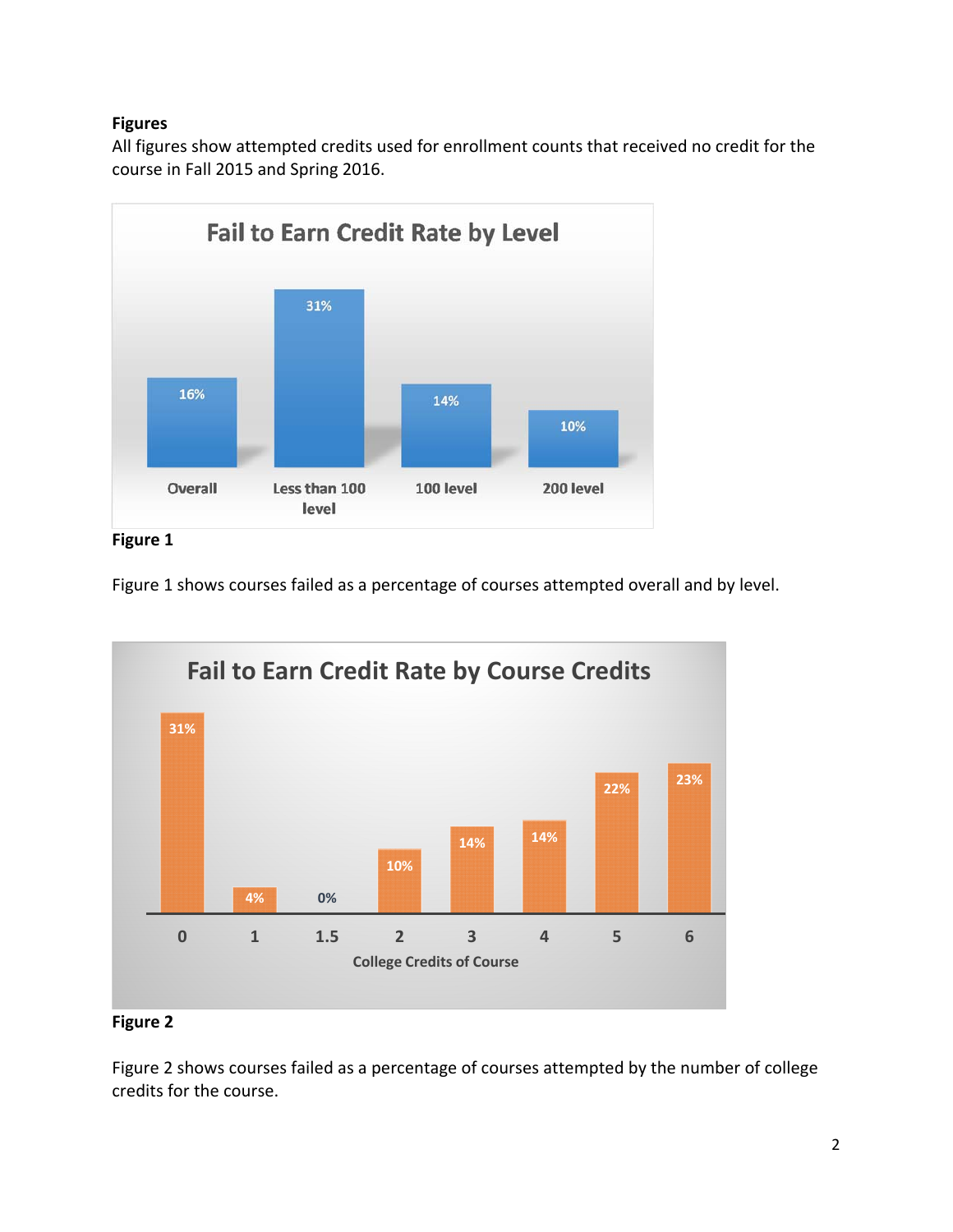



 Figure 3 shows courses failed as a percentage of courses attempted by the number of college credits for the course and the level of the course.



#### **Figure 4**

 Figure 4 shows courses failed as a percentage of courses attempted by the first two letters of the course department code.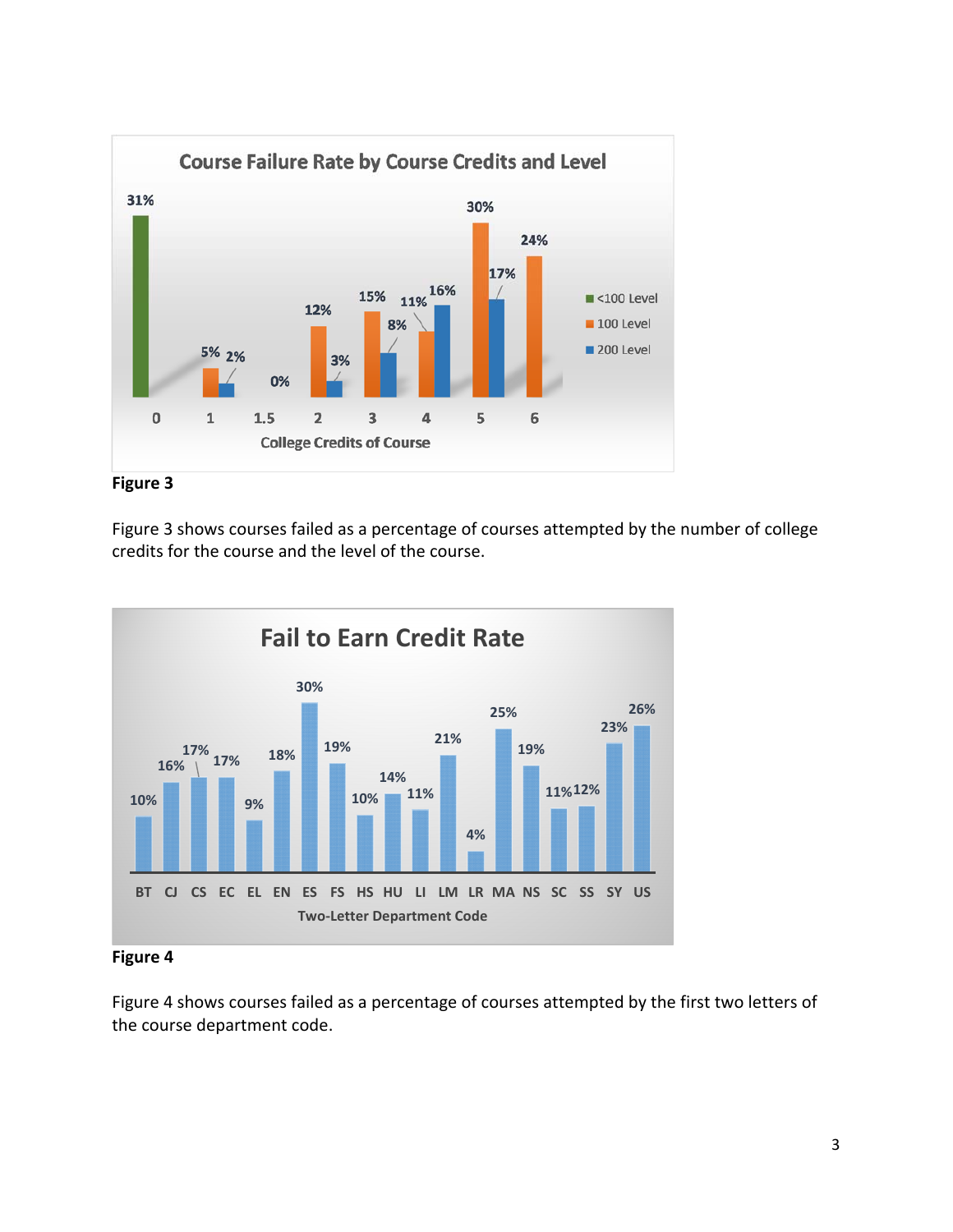



 Figure 5 shows courses failed as a percentage of courses attempted in 2015‐16 by the first two letters of the course department code for only courses lower than the 100 level.



 **Figure 6**

 Figure 6 shows the *numbers* of course failures of less than 100 level courses (below‐college‐ level) in Fall 2015 and Spring 2016 by two‐letter department codes.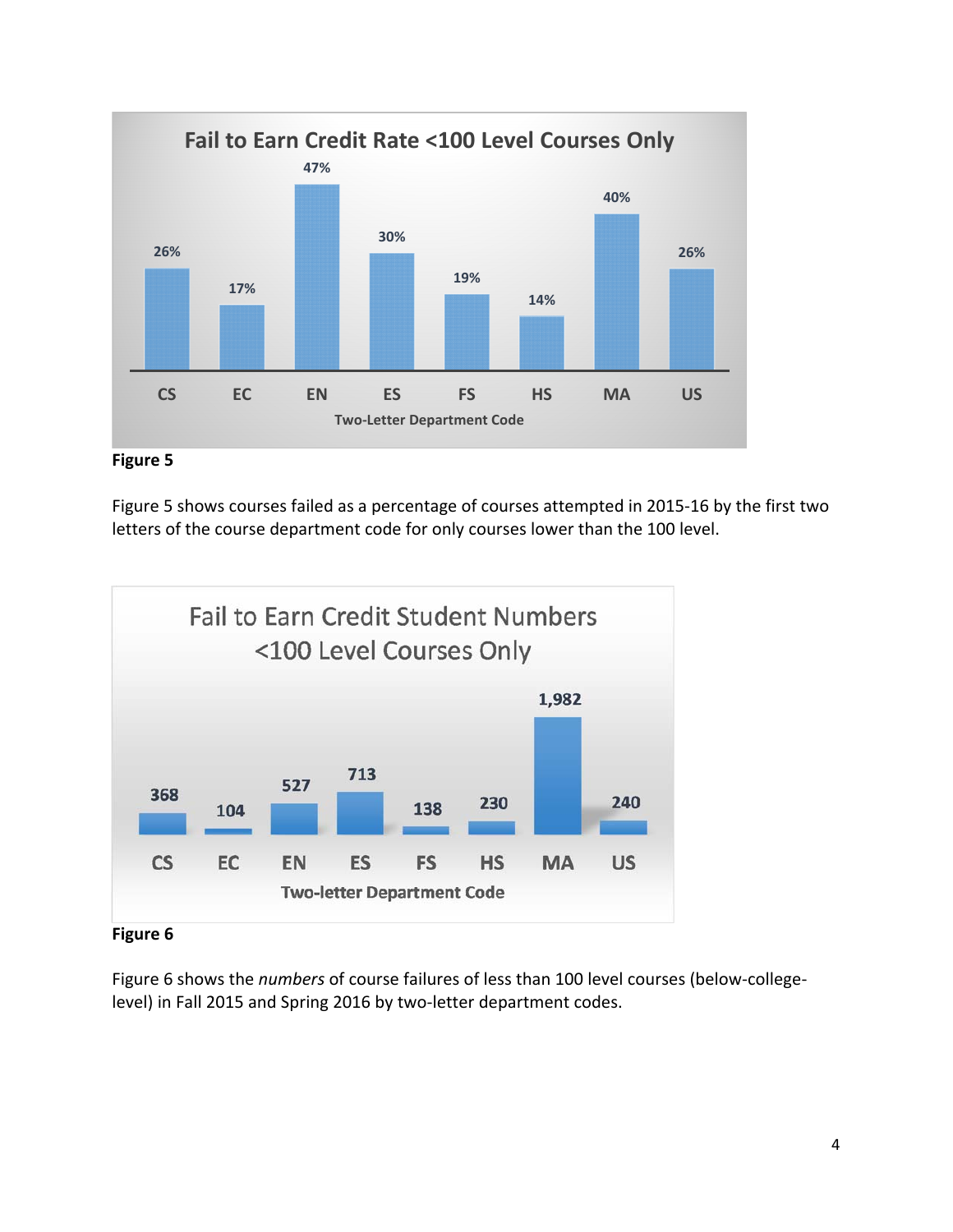

## **Figure 7**

 Figure 7 shows course failure rate in each semester of 2015‐16 by the number of equated credits the student attempted (the student's load).

 Figure 8 shows the course failure rate by major in 2015‐16. Majors where students took fewer than ten courses are not shown. All course levels, including developmental, were included.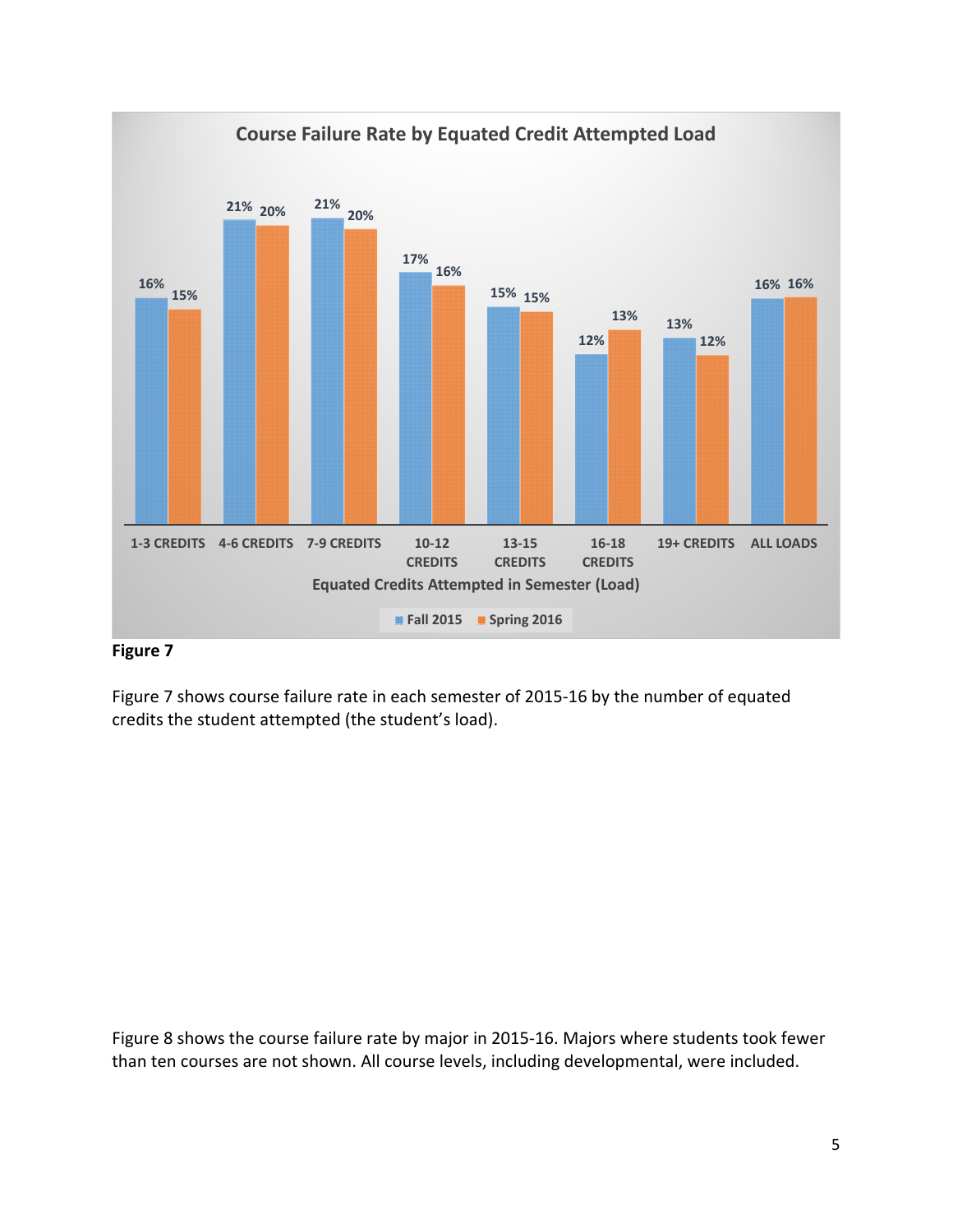

 **Figure 8**